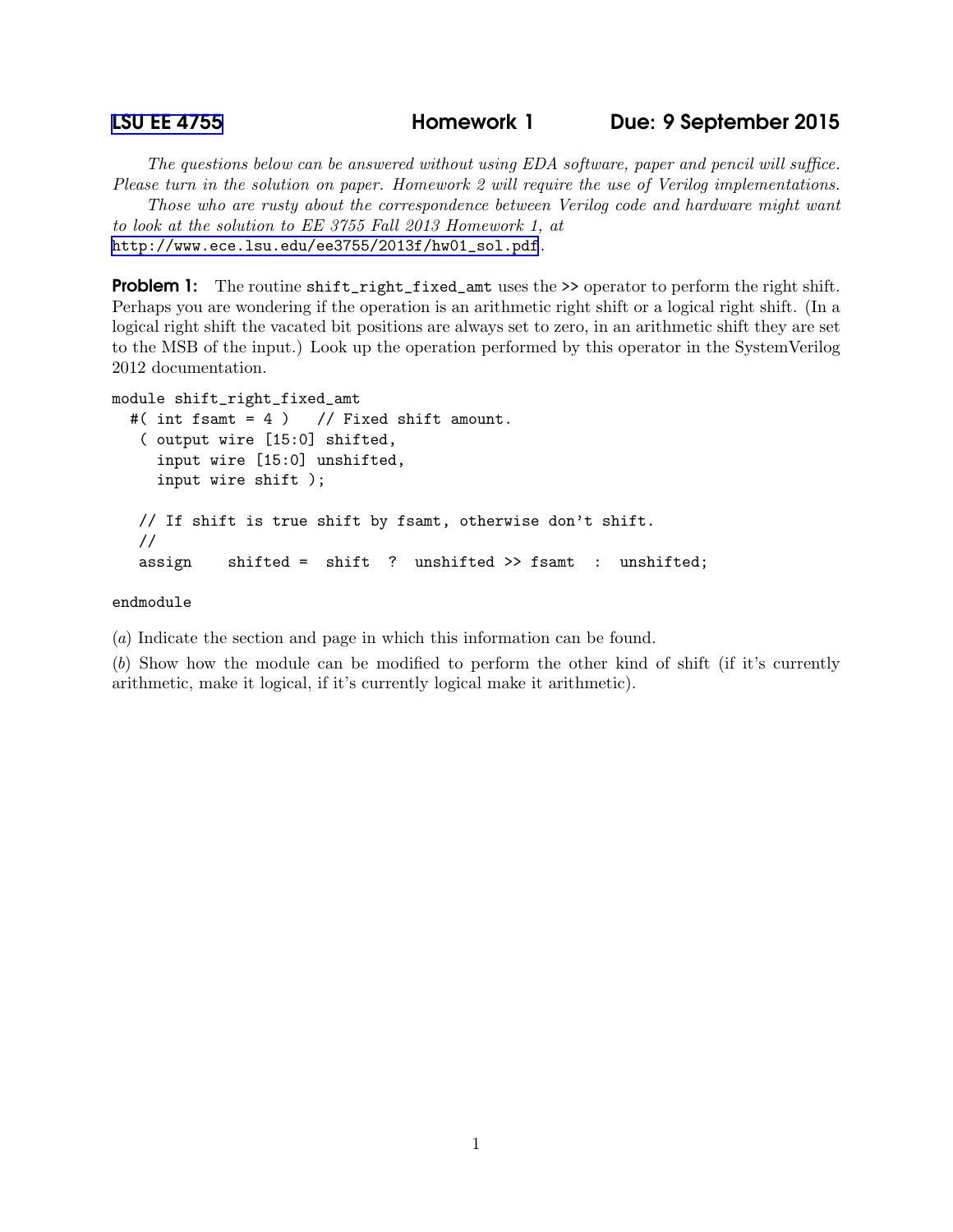**Problem 2:** Appearing below are two variations on a min<sub>-4</sub> module that finds the minimum of four unsigned integers. Both of these modules instantiate the following min\_2 module.

```
module min_2
 #( int elt_bits = 4)
  ( output [elt_bits-1:0] elt_min,
    input [elt_bits-1:0] elt_0,
    input [elt_bits-1:0] elt_1 );
  assign elt_min = elt_0 < elt_1 ? elt_0 : elt_1;
endmodule
```
(a) Draw a diagram of the hardware that will be synthesized for the min\_4\_t module below. Your diagram should include two-input multiplexors and a comparison module. To get an idea of what to draw, see the EE 3755 Homework solution mentioned at the top of this assignment.

```
module min_4_t
 #( int elt_bits = 4 )
   ( output [elt_bits-1:0] elt_min,
     input [elt_bits-1:0] elts [4] );
  wire [elt_bits-1:0] im1, im2;
  min_2 #(elt_bits) m1( im1, elts[0], elts[1] );
  min_2 #(elt_bits) m2( im2, elts[2], elts[3] );
  min_2 #(elt_bits) m3( elt_min, im1, im2 );
endmodule
```
(b) Draw a diagram of the hardware that will be synthesized for the min\_4\_l module below. Your diagram should include two-input multiplexors and a comparison module.

```
module min_4_l
  #( int elt_bits = 4 )
   ( output [elt_bits-1:0] elt_min,
     input [elt_bits-1:0] elts [4] );
  wire [elt_bits-1:0] im1, im2;
  min_2 #(elt_bits) m1( im1, elts[0], elts[1] );
  min_2 #(elt_bits) m2( im2, im1, elts[2] );
  min_2 #(elt_bits) m3( elt_min, im2, elts[3] );
endmodule
```
(c) Which of the two modules above would you expect to have lower cost? Which would you expect to be faster? Briefly explain.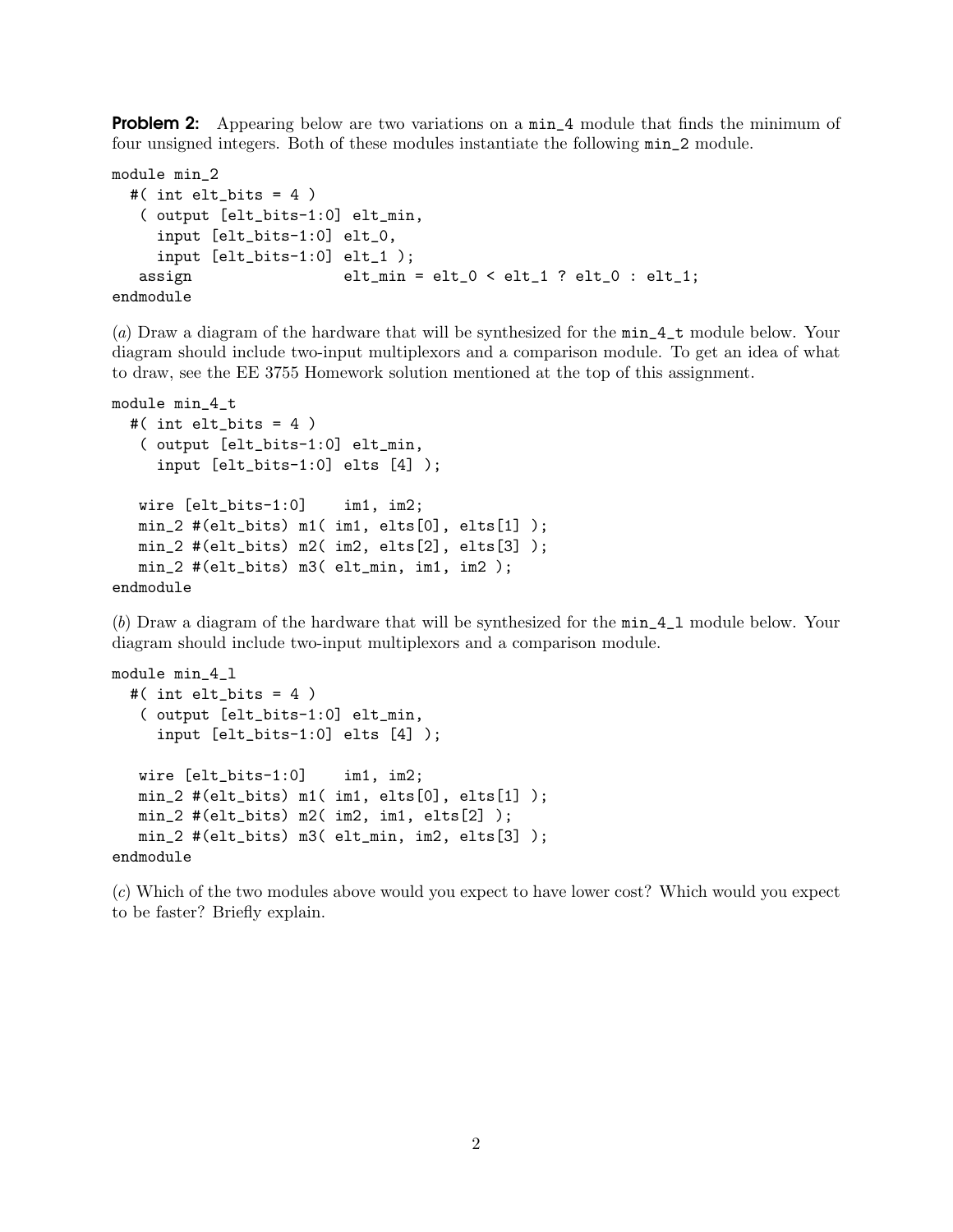**Problem 3:** The module  $min_4$ -err below is correct Verilog, but it won't do what we want.

```
module min_4_err
  #( int elt_bits = 4 )
   ( output [elt_bits-1:0] elt_min,
     input [elt_bits-1:0] elts [4] );
  wire [elt_bits-1:0] im;
  min_2 #(elt_bits) m1( im, elts[0], elts[1] );
  min_2 #(elt_bits) m2( im, im, elts[2] );
  min_2 #(elt_bits) m3( elt_min, im, elts[3] );
```
## endmodule

(a) Explain why it's correct Verilog yet provides the incorrect result.

(b) Look up uwire in the SystemVerilog standard and explain how that might help catching such errors.

**Problem 4:** Appearing below is yet another variation on  $\min_4$ , this one attempting to take advantage of a special case by using generate statements. The module is correctly using generate statements to handle a special case. Do you think the synthesized hardware will be less expensive for the special case beyond the reduction in cost for using fewer bits. Hint: Think about what the comparison unit and mux would look like with 1-bit inputs and how such logic can be optimized.

Note: In the original assignment this problem had a typo, which made the Verilog illegal. Further, the phrase above starting "beyond the reduction" was not in the original question, making it difficult to see what was really being asked. The answer below is for the corrected question.

```
module min_4_special1
  #( int elt_bits = 4 )
   ( output [elt_bits-1:0] elt_min,
     input [elt_bits-1:0] elts [4] );
   if ( elt_bits == 1 ) begin
      assign elt_min = elts[0] && elts[1] && elts[2] && elts[3];
   end else begin
      wire [elt_bits-1:0] im1, im2;
      min_2 #(elt_bits) m1( im1, elts[0], elts[1] );
      min_2 #(elt_bits) m2( im2, im1, elts[2] );
      min_2 #(elt_bits) m3( elt_min, im2, elts[3] );
   end
```
endmodule